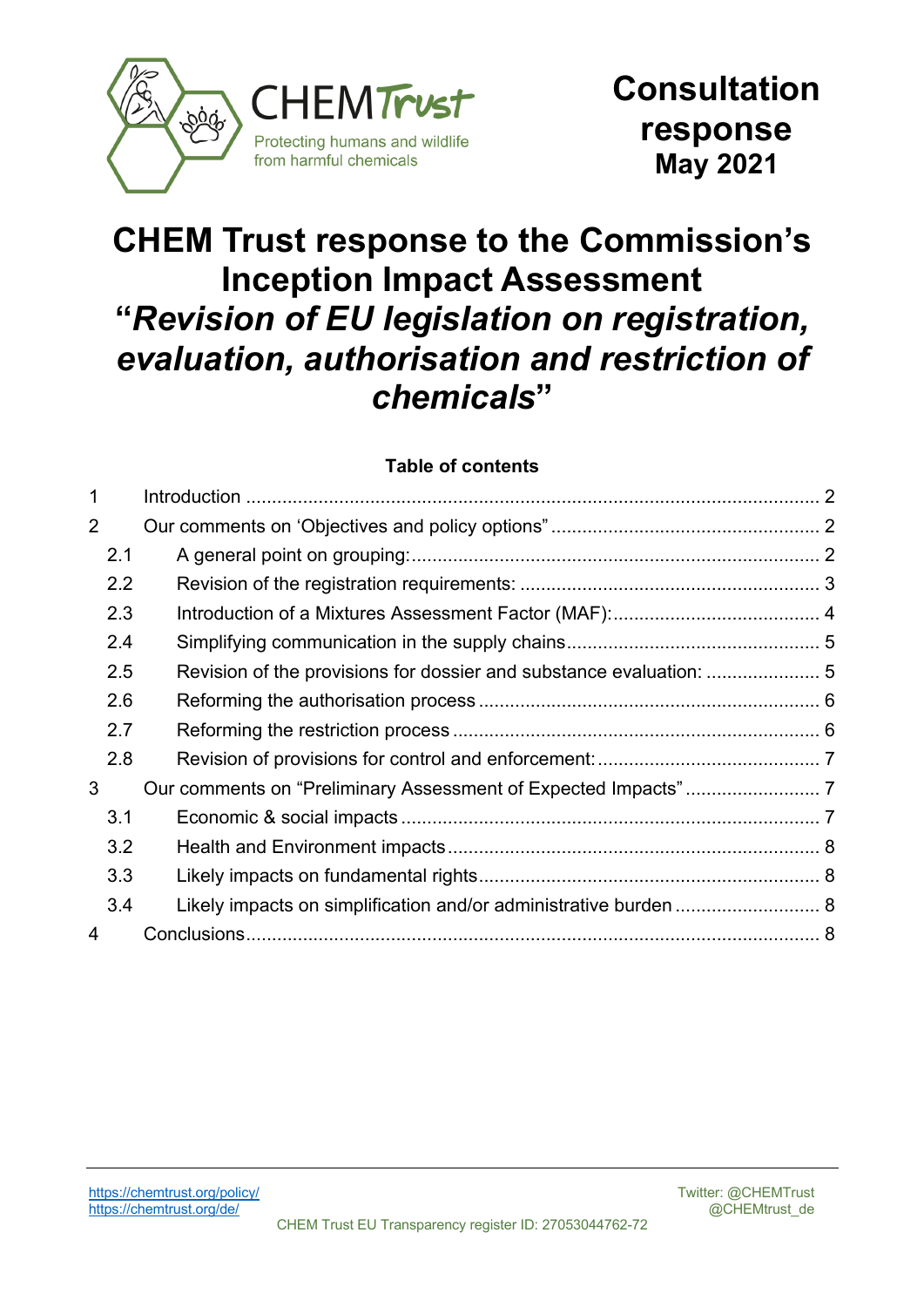# **1 Introduction**

CHEM Trust welcomes this opportunity to input into the Commission's discussions on the revision of the EU's crucial REACH chemicals regulation. CHEM Trust is an NGO that focusses on EU-level regulation of chemicals, in particular endocrine disrupters and persistent, bioaccumulative and/or mobile chemicals. Our team includes people who worked on the processes around the creation of REACH, so we have a great deal of experience of the good and bad points of this important law.

**•** See also: https://chemtrust.org/reach-10-years-on/

REACH is a crucial element of the EU's environment and health policy, but unfortunately there are many areas where it has not provided enough protection, often due to the combination of a lack of safety data and an unwillingness to act on this limited data. In many cases this means that exposure to a hazardous chemical continues for many years, with many opportunities for companies to use legal challenges to delay protective action.

CHEM Trust welcomed the commitments made in the Chemicals Strategy for Sustainability (CSS) for the strengthening of EU chemicals regulation. However, we are very concerned that some of these policy **commitments** in the CSS have become policy **options** in the Inception Impact Assessment, and also that certain new policy options (like deleting the Authorisation Title) have appeared which would weaken protections, not strengthen them.

We have structured this response in the same order as the inception impact assessment. We have focussed our comments and evidence contributions on those areas which are particularly important to CHEM Trust. However, REACH is a complex and inter-locking system, and it is vital that it is strengthened, not weakened – see submissions from other environmental and health NGOs, for example EEB, HEAL and others.

# **2 Our comments on 'Objectives and policy options"**

### **2.1 A general point on grouping:**

In our report "*From BPA to BPZ: a toxic soup? How companies switch from a known hazardous chemical to one with similar properties, and how regulators could stop them*"1 published in March 2018 we looked in depth at the bisphenols as an example of a group of chemicals where increasing controls on one member, Bisphenol A, was leading to market shifts towards other chemicals in the same group, which appeared to have very similar hazards to bisphenol A.

Our first recommendation in this report was:

*"Regulators should regulate groups of related chemicals, rather than taking a substance by substance approach. In the absence of good data to the contrary, chemicals with similar structure should be assumed to have the toxicological properties as harmful as those of the most toxic known substance in the group. This approach needs to be used in the main EU chemicals law REACH, and also in other chemical regulations, such as laws on chemicals in food contact materials. ECHA should also investigate the effectiveness of the industry's self-classification of chemicals, and whether this is being done in accordance with the legal requirements."*

The implications of taking a grouping approach would lead to changes in registration, evaluation, restrictions, authorisation and classification and labelling.

Groups should include all related chemicals, and are treated (in terms of CLP, restrictions etc) as having the properties of the most hazardous member, unless industry comes forward with substantial data to show that a chemical does not have these properties.

<sup>1</sup> https://chemtrust.org/toxicsoup/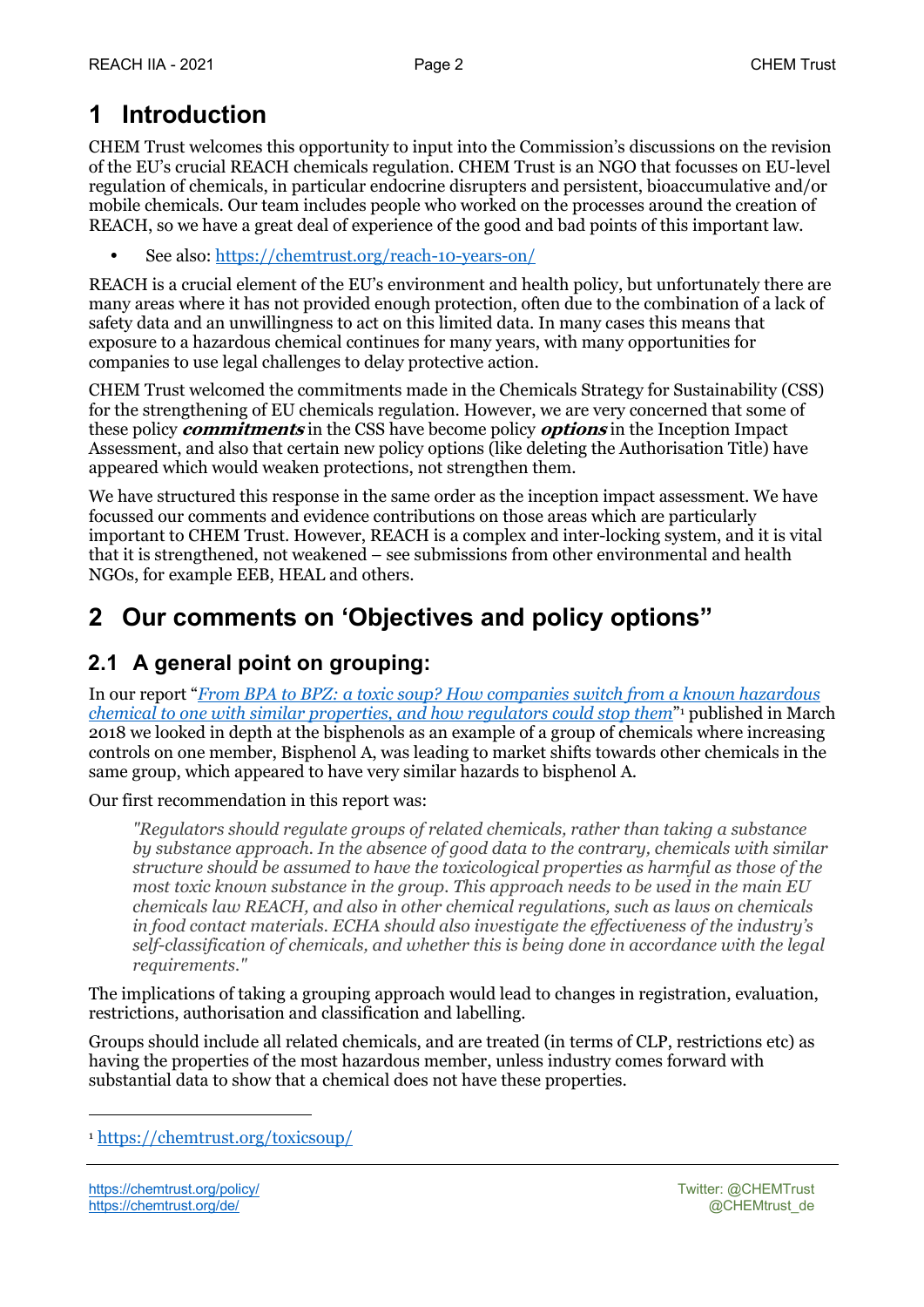Such an approach reverses the burden of proof & encourages industry to move away from problem groups. It also means that you need less test data, unless industry wants to defend a chemical in which case they need to pay for tests.

Clearly there are still questions about exactly how you define a group, though microplastics and PFAS will have useful lessons, and it may be possible for a chemical to be part of more than one group. The key issue is applying the precautionary principle, where a lack of data means the chemical is viewed to have the most hazardous properties in its group. This is in contrast to the current approach, where the absence of data is one of the best ways to keep a chemical on the market, which then incentivises companies to challenge any attempt to get more data (e.g. in Substance Evaluation).

### **2.2 Revision of the registration requirements:**

The problem definition of the REACH inception impact assessment clearly states that current information requirements do not allow a sufficiently thorough hazard assessment, including for carcinogenicity, neurotoxicity, immunotoxicity and endocrine disruption. The lack of information occurs in all tonnage bands and is in particular significant for substances produced between 1- 10tpa and polymers. Closing these information gaps should be one of the most important priorities for the REACH revision as the information provides the basis for subsequent control measures. Without enhanced information requirements there will be no improved protection for human health and the environment.

The Commission Communication on the REACH review in 20182 stated: that "*incentives are lacking for companies to update their registration dossiers and work is still needed to rectify important data gaps or inappropriate adaptations to testing*". (…) This failure to fulfil obligations from the companies' side should be addressed and the legal text should be clarified and options for enforcement improved.

The other important findings from the REACH review should guide the considerations for adding new information requirements to the REACH Annexes, in particular on those endpoints needed to clarify whether a substances has SVHC properties. Quoting once more from the Commission Communication:

*"Compliance with the information requirements by registrants is considered insufficient. This is related to two main causes: (i) the legal requirements to avoid animal testing may push registrants to use alternative methods to animal testing, even if not justified; and (ii) difference in the assessment of hazard between registrants and authorities"*

These insights have to be at the centre of the new provisions and the different options developed should all have the purpose of rectifying these problems.

It will be important to link the new proposals for REACH data requirements very clearly to the CLP provisions and new hazard classes so that sufficient data are available to make the hazard identification possible. Previous analysis from regulators3 has found that "REACH will hardly generate sufficient information for classification of substances as category 1B for mutagenicity and carcinogenicity. Therefore, indications of very severe hazards of substances are missed and health risks could occur."

In addition, for endocrine disruption endpoints there is a huge gap which needs to be filled and companies will have to update their dossiers accordingly to fulfil their obligation to ensure safe use. CHEM Trust, together with HEAL, has already provided comments to the first suggestions under discussion as part of the CARACAL subgroup on endocrine disrupters (CASG ED):

<sup>2</sup> https://eur-lex.europa.eu/legal-content/EN/TXT/PDF/?uri=CELEX:52018DC0116&from=EN

<sup>3</sup> Woutersen et al., Human and Ecological Risk Assessment 25(1):1-20, DOI: 10.1080/10807039.2018.1480351.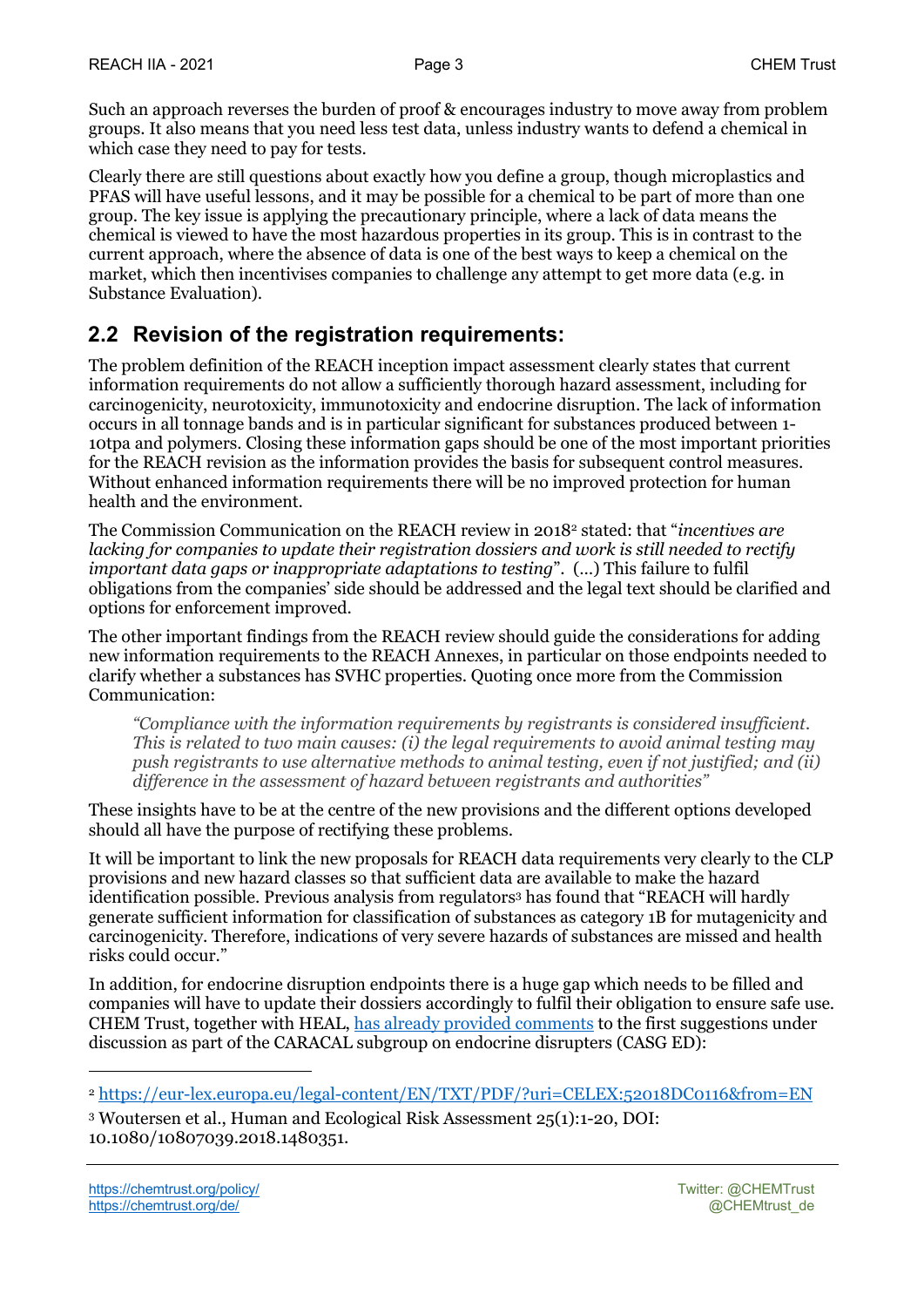It will also be crucial to include new data requirements/new endpoints in order to be able to improve the identification of substances with immuno- and neurotoxic properties, and in particular developmental immuno- and neurotoxicants to protect children's brain development and immune system. See our recent blog on this subject: https://chemtrust.org/edcs\_brain\_development/

The new REACH information requirements are likely to include a combination of in vitro, in vivo and non-test methods for the identification of the inherent properties for chemicals. In the future, more methods will become accessible to partly replace animal test methods. Therefore, there is an urgent need to develop regulatory identification approaches based on in- vitro methods and other methods, like grouping and read-across. Still, it would not be acceptable to leave dangerous substance properties unidentified. The benefits of REACH for human health and environment will depend on the extent harmful substances are identified and regulated.

As the Commission Staff working document on the REACH review in 2018 stated:4 [our emphasis]

*"REACH has also promoted alternative methods for testing though the legislative requirements to only test on animals as a last resort* **has been implemented at the expense of hazard information relevant for the protection of human health and the environment***."*

### **2.3 Introduction of a Mixtures Assessment Factor (MAF):**

- **•** The Commission Staff working document on mixtures published as part of the CSS in 2020 has highlighted very clearly that current EU laws systematically underestimate the risks from multiple exposures to chemicals. Therefore this crucial protection gap should finally be given a high priority in the REACH revision after it has been neglected for many years.
- **•** Results from EU research projects like HBM4EU or SOLUTIONS have illustrated the concern for health and environment resulting from the exposure to combination of chemicals. EDCMixRisk has demonstrated that prenatal exposure to mixtures of EDCs was associated with various effects in children's health and development. Tested mixtures affected hormone-regulated and disease-relevant outcomes in a variety of experimental models at the same concentrations found in the pregnant women.
- **•** The introduction of a MAF in REACH registration is one important tool so that companies take combination effects into account in their chemical safety assessment. This should apply to all registered chemicals above 1 tpa. As we emphasized in joint NGO submissions to CARACAL in January 2021 we support the introduction of a generic MAF as there is little evidence to support different sizes of MAFs for different scenarios. Furthermore, we see the added value of the MAF in its generic nature given the multitude of exposure routes and situations. It is also important that the MAF should be large enough to account for the plethora of exposures to chemicals from different uses in different sectors and should be at least 100, see this talk for more details.
- **•** In addition to the introduction of a MAF in REACH the other important commitment of the CSS to "*introduce or reinforce provisions to take account of the combination effects in other relevant legislation*" should be prepared in parallel. What is needed is the development of a legal framework and a mechanism to improve the co-ordination across regulatory areas to address the exposure to a combination of chemicals subject to different pieces of legislation.

<sup>4</sup> https://eur-lex.europa.eu/resource.html?uri=cellar:2834985c-2083-11e8-ac73- 01aa75ed71a1.0001.02/DOC\_1&format=PDF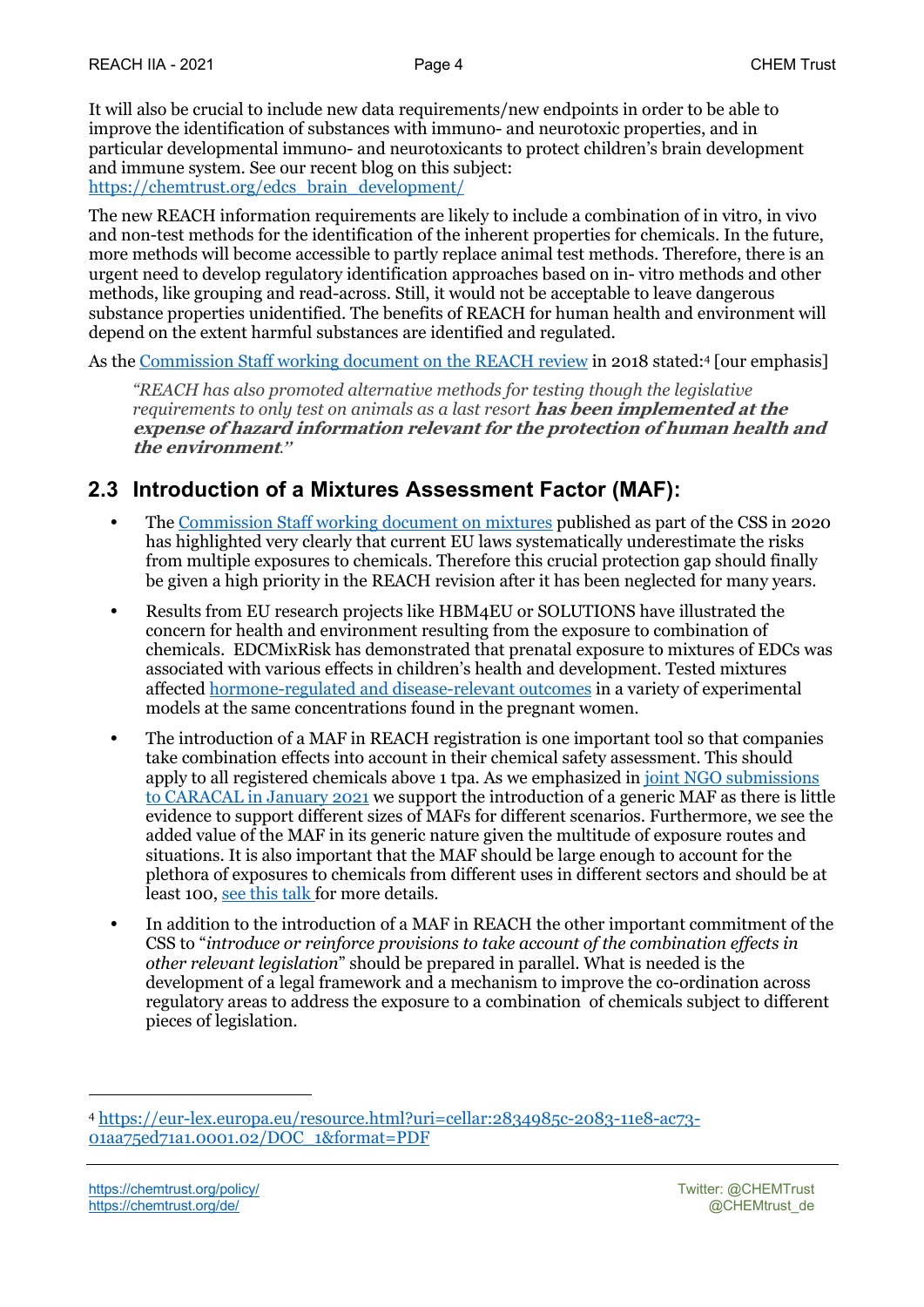### **2.4 Simplifying communication in the supply chains**

**•** CHEM Trust is very supportive of more information flow in the supply chain, including to consumers and workers. Any simplification must ensure more flow of information, not less.

### **2.5 Revision of the provisions for dossier and substance evaluation:**

Given that REACH puts the responsibility on industry to provide information on the properties of their chemical, if sufficient information is not available then there should be enforcement action taken. Unfortunately REACH has largely given a free ride to those companies who have not provided sufficient data, so rather than 'no data no market' the reality is 'no data no problem'. This incentivisation against providing data must change.

Looking specifically at Substance Evaluation, CHEM Trust has just published a blog looking at the example of Decabromodiphenyl ethane (DBDPE), where a substance evaluation was initiated in 2012, but nine years on there is no EU regulatory action on this substance and it remains in widespread use in our homes, in spite of the fact that research has shown that contaminates wildlife across the world.

The principle of group assessments for dossier and substance evaluation should be formally enshrined in REACH. The group should be treated as having the property of the most hazardous member, and the burden of proving that specific chemicals should be excluded from the group should be on industry. This would be a better implementation of producer responsibility, rather than the current approach where lack of data leads to inaction, as regulators are not prepared to sanction the deficiencies.

In addition, it should be considered whether substance evaluation is the appropriate tool to deal with chemicals that are potentially members of groups of concern. As we point out in our blog on DBDPE, the group Restrictions on PFAS and micro-plastics bypass the Substance Evaluation process and instead focus on justify group membership and known hazardous properties of certain substances in the group.

#### *Classification and labelling inventory*

It's also worth highlighting how poorly industry takes its responsibility to classify and label its chemicals. As our blog on DBDPE points out, almost every notifier has stated that this chemical has no hazards in their submissions to the Classification and Labelling Inventory (CLI), in spite of the fact that it is accumulating in polar bears and human breast milk.

In the case of bisphenol S (BPS), our <u>'Toxic Soup' report</u> identified that in February 2018 the majority of notifiers to CLI claimed that BPS had no hazards, in spite of the fact that RAC said in 2015 that BPS "*may have a toxicological profile similar to BPA*". Since our report was published RAC has agreed at the end of 2020 that BPS should be classified as a Reproductive Toxin (1b).

#### *Commissioning tests*

We support giving the opportunity for authorities to commission test to obtain hazard information, as it is clear that in some situations – for example DBDPE – years are wasted in attempts to get the registrants to deliver data. Tests commissioned by authorities also give an opportunity for the properties of multiple chemicals to be established in one set of tests, which will be more rapid and efficient in some circumstances.

However this should not take away from the legal responsibility of registrants to deliver data, including updating data and delivering anything requested in substance evaluation. We would like to see effective enforcement of these legal responsibilities.

https://chemtrust.org/policy/ Twitter: @CHEMTrust https://chemtrust.org/de/ exercises.com/det/ exercises.com/det/ exercises.com/det/ exercises.com/det/ exercises.com/det/ exercises.com/det/ exercises.com/det/ exercises.com/det/ exercises.com/det/ exercises.com/det/ exerci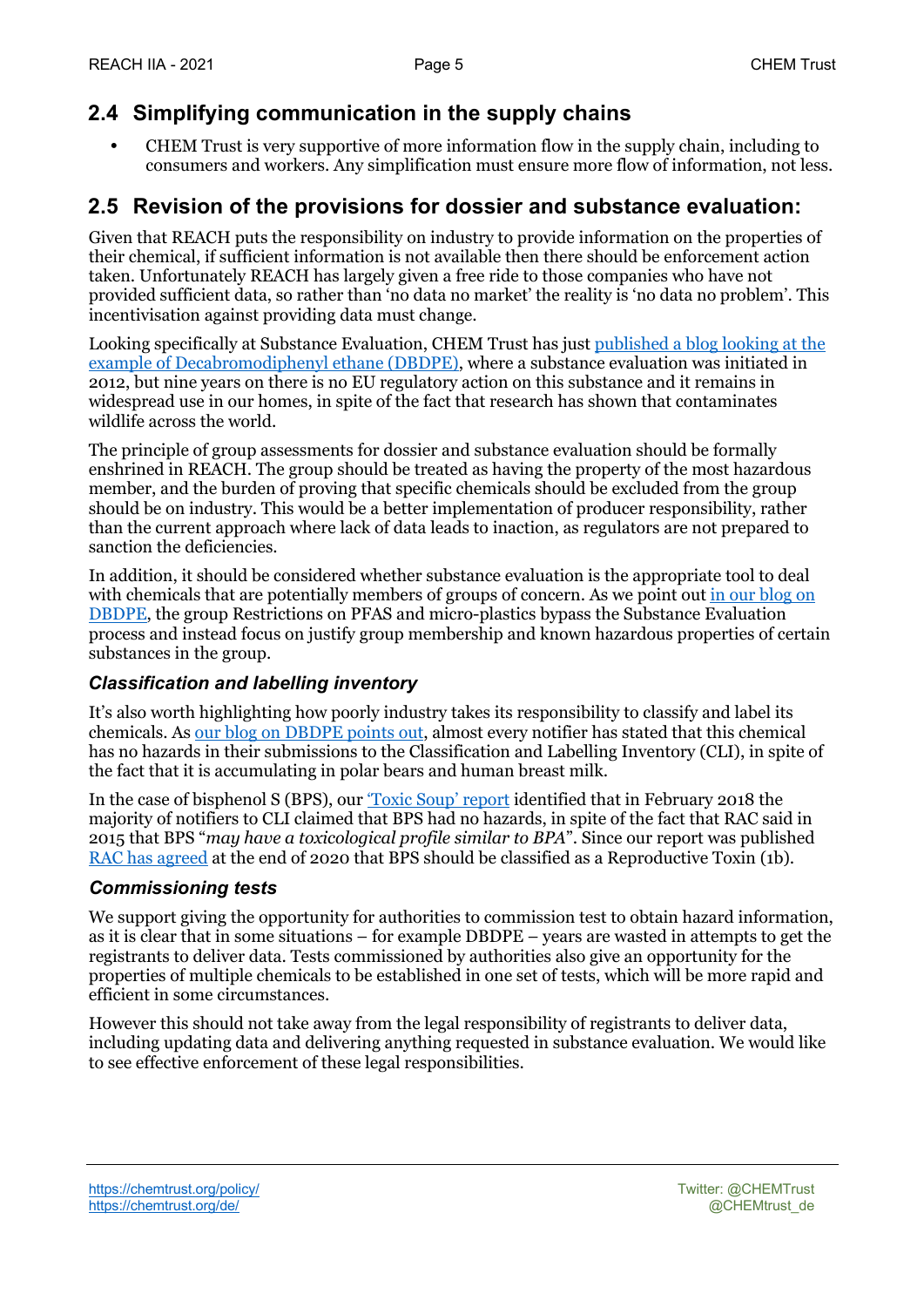### **2.6 Reforming the authorisation process**

We support reforming the authorisation process to clarify the current provisions and improve the interface with the restriction process. Both should remain separate, complementary processes as they have distinct aims and merits. Restriction puts the burden of proof on the authorities to demonstrate risk, while authorisation puts the burden on applicants to demonstrate safe use

However, we are opposed to the idea of removing the authorisation title from REACH, as any such deletion would be a weakening of EU chemicals legislation, which is not what the CSS states that it will achieve.

In addition, any removal or the Authorisation title would also remove the articles that define SVHC substances, which would be totally unacceptable.

We are surprised that the IIA does not mention the Commission's plan to extend the hazards covered by SVHC status; it is clearly stated in the CSS that the Commission will *"introduce endocrine disruptors, persistent, mobile and toxic and very persistent and very mobile substances as categories of substances of very high concern*". CHEM Trust is supportive of this extension of SVHC status.

CHEM Trust has emphasised the importance of addressing the persistent and mobile PFAS group of chemicals. The simple reality is that if persistent and mobile chemicals are released into the environment it is impossible to remove them if they are later found to be toxic. The contamination caused by the PFAS group should be viewed a severe lesson of what happens when persistent and mobile chemicals are allowed to be used – it is also an indictment of both industry irresponsibility and regulator inadequacy. **If the Commission wishes to impact assess action on persistent and mobile chemicals they could start by calculated the cost of removing PFAS from the world's environment.**

We would also make the following general points on authorisation:

- **•** Authorisation provides information on uses of chemicals that is not present in registration dossiers, which causes problems in the Restrictions process
- **•** CHEM Trust do not see any merit in national authorisations, though we would welcome stronger compliance inspections within Member States
- **•** Any modifications to the Authorisation system must create a more protective system, with rapid action to control the use of the most hazardous chemicals. For example, ensuring that they are always time limited, with the need for an active Commission decision to end them.
- **•** Authorisation has not been properly applied, and there is a need to correct mistakes in the implementation, for example upstream authorisations and a failure to properly consider the availability of alternatives/

### **2.7 Reforming the restriction process**

CHEM Trust would certainly agree that the Restriction process has been too slow; as the 2018 REACH Review staff working document states: [our emphasis]

*"As stated in the legal text, REACH's provisions are underpinned by the precautionary principle, however, since the entry into force of the legislation,* **the risk management actions proposed by the Commission have been limited***"*

We are also very supportive of an extension of the Generic Risk Assessment (GRA) approach, as this is proven to be a faster and more protective approach.

The GRA approach should be expanded to cover the following hazard classes: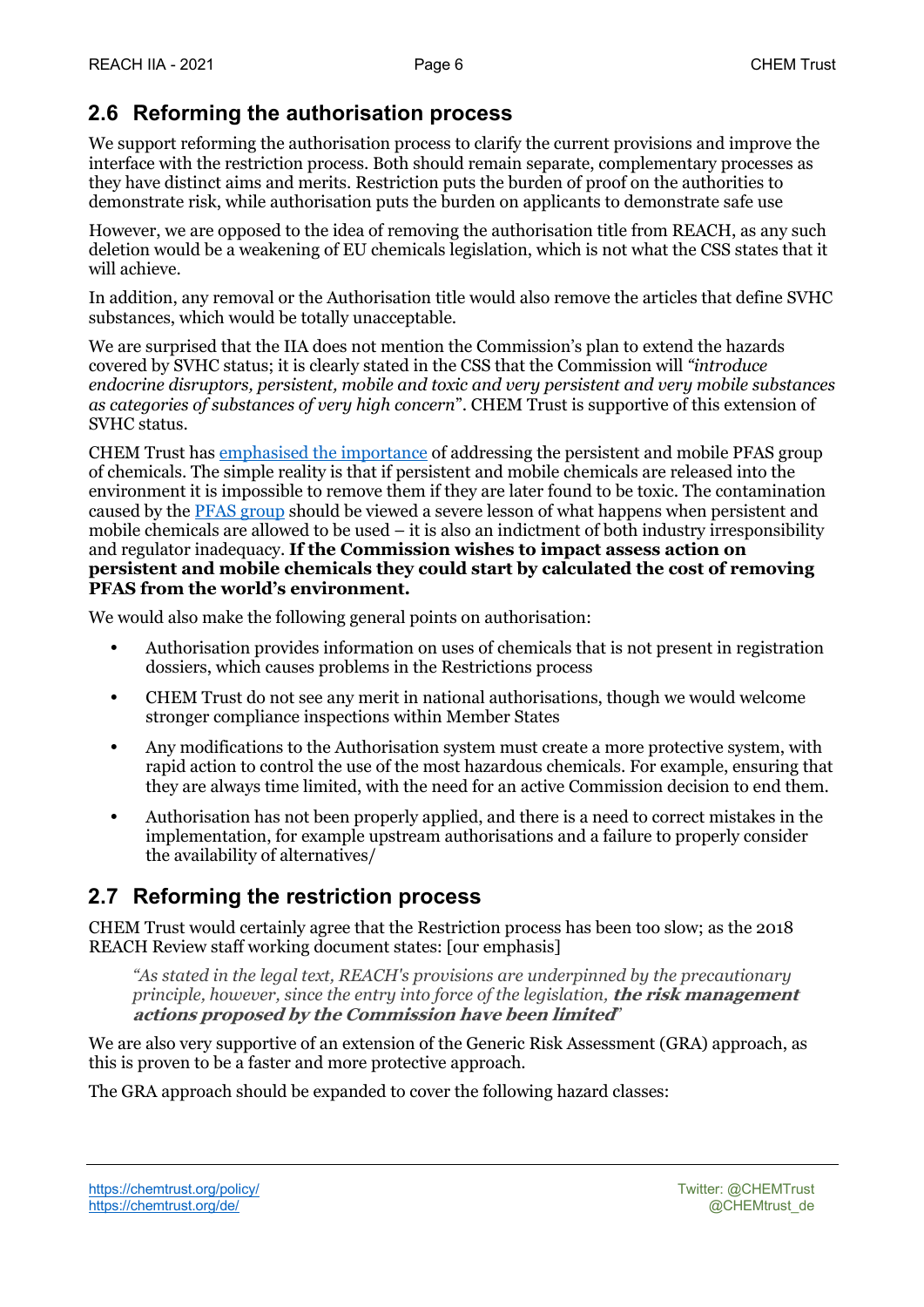- **•** Endocrine disrupting chemicals for more details, see our paper "A new path for EU control of Endocrine Disruptors" published in July 2020.
- **•** PBT/vPvB chemicals, and also PMT and vPvM chemicals as mentioned above, these are chemicals that cause widespread contamination and cannot be removed from the environment once release.
- **•** Neurodevelopmental toxins, our March 2017 report looking in detail at the issue "No Brainer: The impact of chemicals on children's brain development: a cause for concern and a need for action."
- **•** We are also supportive of the extension to immunotoxicants (an issue that has been highlighted by PFAS), respiratory sensitisers or substances that affect specific organs.

The CSS commits the Commission to extending the GRA approach to Food Contact Materials, which we have welcomed, but in addition REACH Restrictions should also routinely cover uses in food contact materials, rather the current inconsistent approach.

As mentioned above, group restriction should become the normal approach. This is to speed up the Restriction process and also to prevent industry moving from one problem chemical to another e.g. BPA to BPS or even BPZ, as examined in details in our report "*From BPA to BPZ: a toxic soup? How companies switch from a known hazardous chemical to one with similar properties, and how regulators could stop them*" published in March 2018.

### **2.8 Revision of provisions for control and enforcement:**

Options include establishing minimum requirements for national controls and enforcement, including stricter border controls; and establishing a European Audit Capacity to audit Member States enforcement.

It is very clear from numerous studies that control and enforcement is a pervasive weakness of REACH, affecting many different aspects.

For example, there is little evidence of compliance action against a failure to deliver data before the deadline in substance evaluation, for example in the case of DBDPE.

The IIA also doesn't mention important policy measures like strengthening the completeness check and requiring regular, mandatory registration updates (or regular re-registration). As all chemicals have been phased-in since 2018, it is now time to strengthen the provisions for the completeness check: the completeness check should ensure that registration dossiers contain all information needed for hazard identification.

### **3 Our comments on "Preliminary Assessment of Expected Impacts"**

### **3.1 Economic & social impacts**

There is a long history of reports that exaggerate the economic impacts of REACH, with some particularly poorly research but heavily promoted reports during the formation of the REACH, for example those by Arthur D Little for German BDI and by Mercer in France. ChemSec's 2016 Cry Wolf report includes a critical analysis of these reports as well as others.

One of the key issues in chemicals policy is the importance of encouraging substitution. Older chemicals tend to be cheaper due to fact that investment in plant etc has already happened. Newer, safer alternative chemicals or technologies are frequently more expensive, and so strong regulatory measures are needed to enable them to compete and scale up.

https://chemtrust.org/policy/ Twitter: @CHEMTrust https://chemtrust.org/de/ exercises.com/det/ exercises.com/det/ exercises.com/det/ exercises.com/det/ exercises.com/det/ exercises.com/det/ exercises.com/det/ exercises.com/det/ exercises.com/det/ exercises.com/det/ exerci